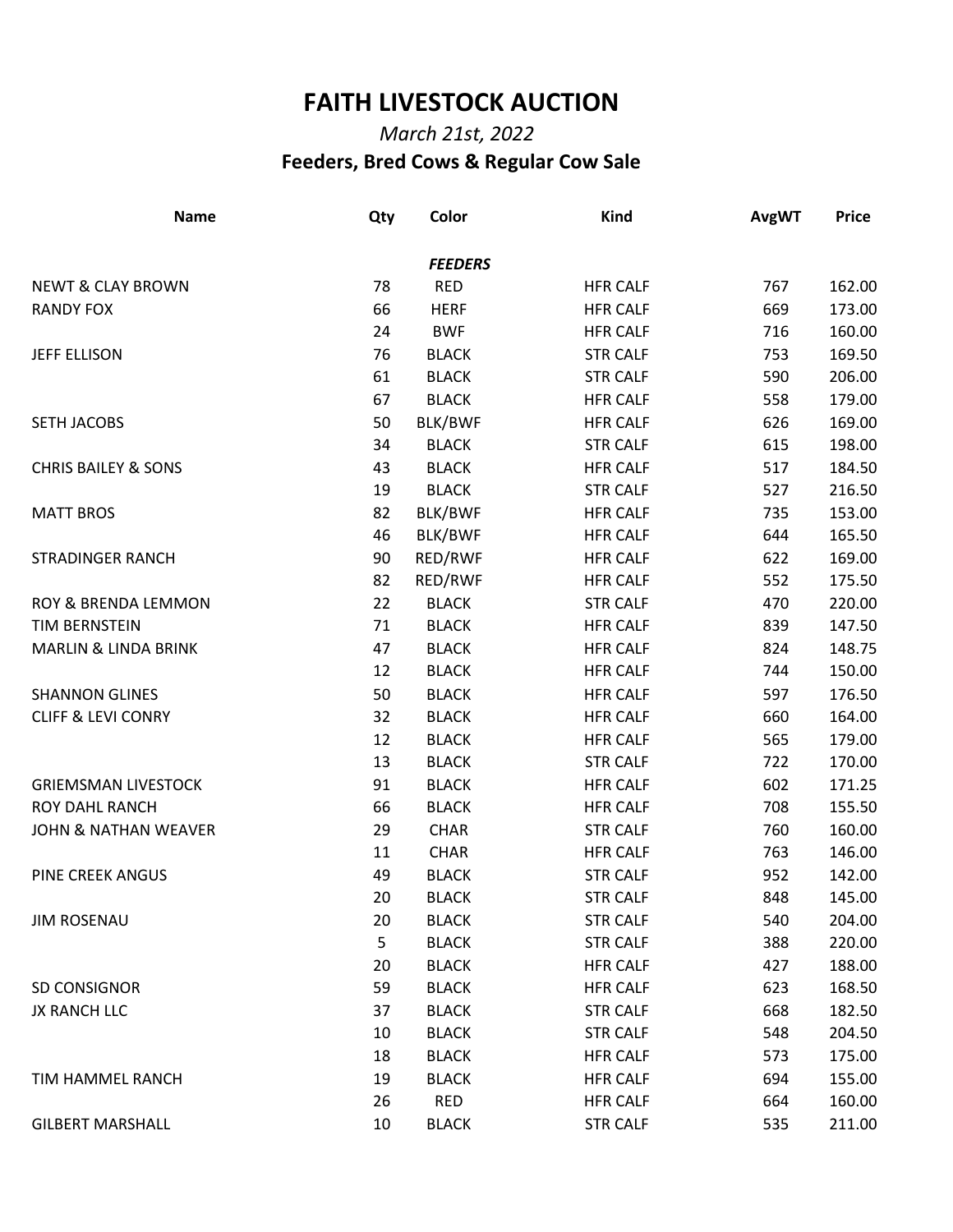| <b>ROGER SCHOFIELD</b>          | 11             | <b>BLACK</b>     | <b>STR CALF</b>       | 756  | 158.00  |
|---------------------------------|----------------|------------------|-----------------------|------|---------|
|                                 | 12             | <b>BLACK</b>     | <b>HFR CALF</b>       | 651  | 152.00  |
| <b>RUSSELL SIMONS</b>           | 26             | <b>BLACK</b>     | <b>HFR CALF</b>       | 549  | 178.00  |
|                                 | 12             | <b>BLACK</b>     | <b>STR CALF</b>       | 552  | 192.00  |
| DAVID KENNEDY                   | 34             | <b>BLACK</b>     | <b>HFR CALF</b>       | 527  | 178.50  |
| <b>LERMENY RANCH</b>            | 32             | <b>BLACK</b>     | <b>HFR CALF</b>       | 747  | 149.50  |
| DAN BECKMAN JR                  | 27             | BLK/BWF          | <b>STR CALF</b>       | 535  | 214.00  |
| <b>AUSTIN BAILEY</b>            | 23             | BLK/BWF          | <b>HFR CALF</b>       | 669  | 157.50  |
| <b>RICH PECK</b>                | 14             | <b>BLACK</b>     | <b>STR CALF</b>       | 739  | 164.00  |
| <b>JEFF JENSEN</b>              | 12             | BLK/BWF          | <b>HFR CALF</b>       | 523  | 180.00  |
| <b>CARSON WILLIAMS</b>          | 24             | BLK/BWF          | <b>STR CALF</b>       | 645  | 183.00  |
| <b>STEVE HARWOOD</b>            | 9              | RD/BLK           | <b>STR CALF</b>       | 444  | 202.00  |
|                                 | 11             | RD/BLK           | <b>HFR CALF</b>       | 455  | 170.00  |
| <b>FRANK LESMEISTER</b>         | 4              | BLK/BWF          | <b>STR CALF</b>       | 595  | 182.00  |
|                                 | 4              | <b>RED</b>       | <b>STR CALF</b>       | 585  | 182.00  |
|                                 | 8              | RED/RWF          | <b>HFR CALF</b>       | 533  | 177.00  |
| <b>TOM BRUCH</b>                | 20             | <b>BLACK</b>     | <b>HFR CALF</b>       | 500  | 177.00  |
| <b>BRET HANSON</b>              | 22             | <b>HERF</b>      | <b>HFR CALF</b>       | 495  | 165.00  |
| CHRISTIAN & CASSANDRA HOLLAND   | 8              | <b>RED</b>       | <b>HFR CALF</b>       | 594  | 171.00  |
|                                 | 6              | BLK/BWF          | <b>HFR CALF</b>       | 581  | 173.00  |
| <b>BILL MRAZ</b>                | 18             | <b>BLACK</b>     | <b>HFR CALF</b>       | 653  | 160.00  |
| <b>FRITZ &amp; JANA JOHNSON</b> | 8              | <b>BLACK</b>     | <b>HFR CALF</b>       | 626  | 155.00  |
| <b>JEREMY MEEKS</b>             | 12             | <b>BLACK</b>     | <b>HFR CALF</b>       | 650  | 160.00  |
| <b>ROBERT VARLAND</b>           | 9              | <b>BLACK</b>     | <b>STR CALF</b>       | 810  | 154.00  |
| <b>GARY DEERING</b>             | 8              | <b>BLACK</b>     | <b>STR CALF</b>       | 551  | 192.00  |
| KEITH CARMICHAEL                | 17             | <b>HERF</b>      | <b>STR CALF</b>       | 592  | 185.50  |
| MIKE LESMEISTER                 | 3              | BLK/BWF          | <b>HFR CALF</b>       | 672  | 147.50  |
| <b>ROD &amp; MARY GIESLER</b>   | 10             | <b>BLACK</b>     | <b>HFR CALF</b>       | 653  | 154.50  |
| <b>SHUCK BROTHERS INC</b>       | 11             | RD/BLK           | <b>STR CALF</b>       | 617  | 173.00  |
|                                 | 9              | <b>BLACK</b>     | <b>HFR CALF</b>       | 612  | 154.00  |
|                                 |                | <b>BRED COWS</b> |                       |      |         |
| <b>KHAYEN VANDERPOOL</b>        | 14             | <b>BLACK</b>     | 5yr old BRD COW       | 1301 | 1500.00 |
|                                 | 21             | <b>BLACK</b>     | solid mouth BRD COW   | 1331 | 1175.00 |
|                                 | 9              | <b>BLACK</b>     | broken mouth BRD COW  | 1339 | 1150.00 |
|                                 | 1              | <b>XBRD</b>      | 3yr old nurse BRD COW | 1240 | 1975.00 |
|                                 | $\mathbf{1}$   | <b>XBRD</b>      | 3yr old nurse BRD COW | 1223 | 1900.00 |
| <b>TYSON &amp; DANAE PAXTON</b> | 14             | <b>BLACK</b>     | 3-5yr old BRD COW     | 1170 | 1525.00 |
|                                 | 13             | BLK/BWF          | solid mouth BRD COW   | 1467 | 1185.00 |
|                                 | 16             | BLK/BWF          | broken mouth BRD COW  | 1385 | 1100.00 |
| LYNN & ANITA TARRANT            | 18             | <b>BLACK</b>     | broken mouth BRD COW  | 1411 | 1025.00 |
| <b>BESLER RANCH</b>             | 32             | <b>RED</b>       | broken mouth BRD COW  | 1319 | 1010.00 |
|                                 |                | <b>WEIGH-UPS</b> |                       |      |         |
| <b>WYATT SCHUELKE</b>           | $\mathbf{1}$   | <b>BLACK</b>     | <b>HFRT</b>           | 890  | 120.00  |
| <b>KIRK SCHUELKE</b>            | 7              | <b>BLACK</b>     | <b>HFRT</b>           | 933  | 119.00  |
| RILEY CARMICHAEL                | $\overline{2}$ | <b>BLACK</b>     | <b>HFRT</b>           | 965  | 119.00  |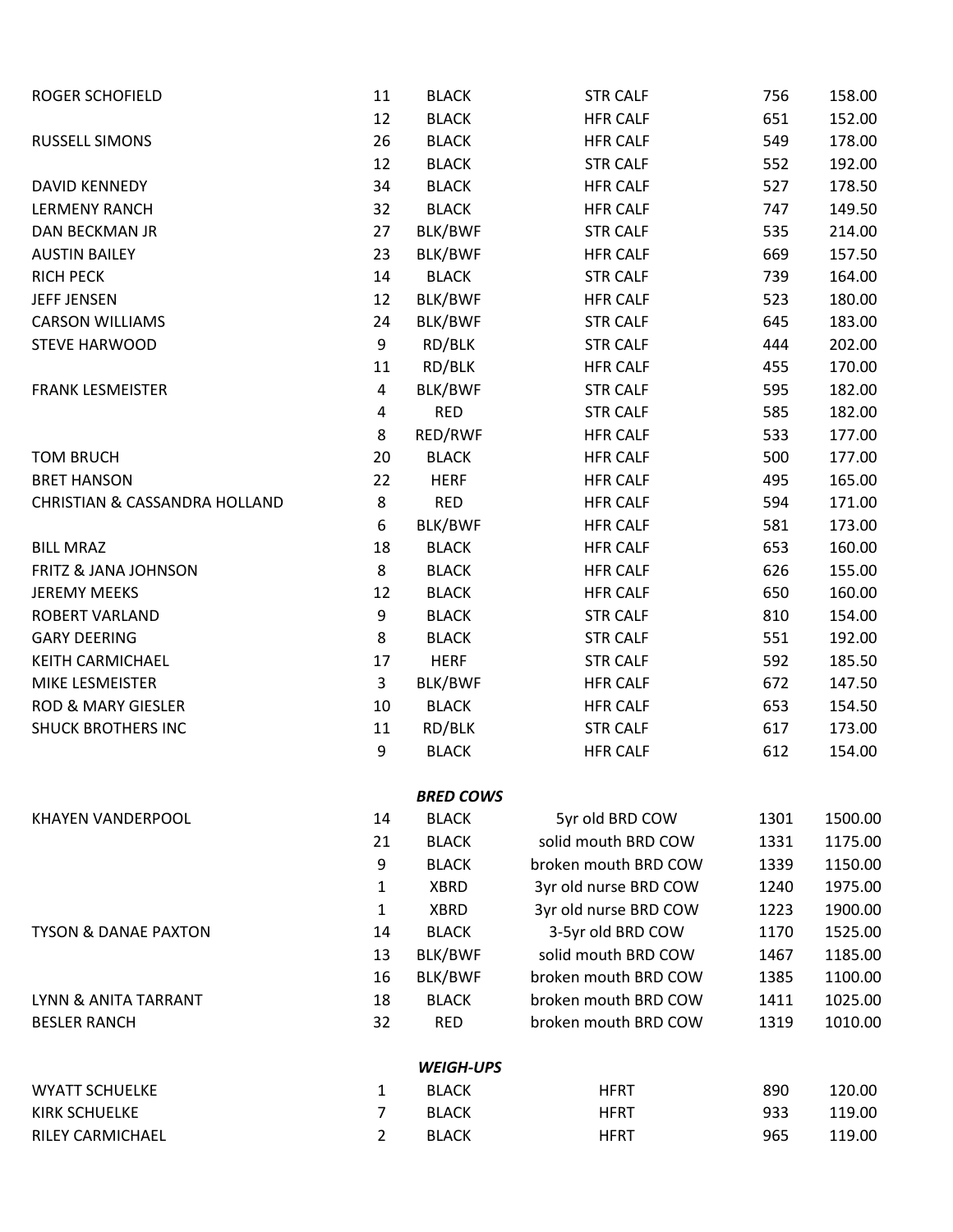| <b>JOHN HEIDLER</b>                | 2              | <b>BLACK</b> | <b>HFRT</b> | 1025 | 119.00 |
|------------------------------------|----------------|--------------|-------------|------|--------|
|                                    | 4              | <b>BLACK</b> | <b>HFRT</b> | 1086 | 106.50 |
| <b>JOHN KARI</b>                   | $\overline{2}$ | <b>BLACK</b> | <b>HFRT</b> | 1053 | 118.00 |
| <b>JON &amp; TONI HOLMES</b>       | 1              | <b>BLACK</b> | <b>HFRT</b> | 1060 | 116.00 |
| <b>TRAVIS ENRIGHT</b>              | 4              | <b>BLACK</b> | <b>HFRT</b> | 1031 | 116.00 |
| O J HEIDLER                        | $\mathbf{1}$   | <b>BLACK</b> | <b>HFRT</b> | 1040 | 116.00 |
| <b>JIM PETIK AND SONS</b>          | 10             | <b>BLACK</b> | <b>HFRT</b> | 1041 | 115.50 |
| PAUL DELBRIDGE                     | $\mathbf{1}$   | <b>BLACK</b> | <b>HFRT</b> | 1065 | 114.00 |
| <b>KENNY RHODEN</b>                | 3              | <b>BLACK</b> | <b>HFRT</b> | 867  | 113.00 |
|                                    | 1              | <b>BLACK</b> | <b>HFRT</b> | 1145 | 101.00 |
| <b>HAROLD &amp; JAN WALL</b>       | 4              | <b>BLACK</b> | <b>HFRT</b> | 999  | 112.00 |
| PINE CREEK ANGUS                   | 4              | <b>BLACK</b> | <b>HFRT</b> | 1244 | 111.00 |
| <b>JEREMY MEEKS</b>                | 3              | <b>BLACK</b> | <b>HFRT</b> | 832  | 111.00 |
|                                    | 4              | <b>BLACK</b> | <b>HFRT</b> | 1100 | 100.00 |
| <b>ROBERT ULRICH</b>               | 1              | <b>BLACK</b> | <b>HFRT</b> | 1080 | 111.00 |
| <b>MIKE HOWIE</b>                  | $\overline{2}$ | BLK/BWF      | <b>HFRT</b> | 880  | 109.00 |
| <b>BROCK BESLER</b>                | $\mathbf{1}$   | <b>BLACK</b> | <b>HFRT</b> | 835  | 106.00 |
| <b>JAMIE EULBERG</b>               | $\overline{2}$ | BLK/BWF      | <b>HFRT</b> | 848  | 106.00 |
| MIKE & WANDA PULLEN                | $\mathbf{1}$   | <b>BLACK</b> | <b>HFRT</b> | 915  | 106.00 |
| <b>MARLIN &amp; LINDA BRINK</b>    | $\overline{2}$ | <b>BLACK</b> | <b>HFRT</b> | 1008 | 106.00 |
| MILLAR ANGUS                       | 4              | <b>BLACK</b> | <b>HFRT</b> | 1170 | 105.50 |
| TYE & KASEY HALE                   | $\mathbf{1}$   | <b>BLACK</b> | <b>HFRT</b> | 1015 | 105.00 |
| RONALD WETZ                        | 1              | <b>BLACK</b> | <b>HFRT</b> | 1080 | 105.00 |
| SD CONSIGNOR                       | 3              | <b>RED</b>   | <b>HFRT</b> | 1047 | 104.00 |
| <b>DOUG YOUNG</b>                  | $\mathbf{1}$   | <b>BLACK</b> | <b>HFRT</b> | 955  | 103.00 |
| <b>EDDIE BEER</b>                  | 5              | <b>BLACK</b> | <b>HFRT</b> | 1057 | 102.00 |
| <b>KEITH GAASKJOLEN</b>            | $\mathbf{1}$   | <b>BLACK</b> | <b>HFRT</b> | 1285 | 102.00 |
| <b>AMY WICKS</b>                   | 2              | <b>BLACK</b> | <b>HFRT</b> | 1123 | 101.00 |
| THANE ESCOTT                       | 1              | <b>BLACK</b> | <b>HFRT</b> | 1155 | 101.00 |
| <b>JACE &amp; KRISTI BIRKELAND</b> | 3              | <b>BLACK</b> | COW         | 1062 | 97.00  |
| <b>GREG &amp; LINDY SMITH</b>      | 1              | <b>BLACK</b> | COW         | 1165 | 97.00  |
| <b>LYNN FIELDS</b>                 | 6              | RED          | COW         | 947  | 92.00  |
| <b>RICH PECK</b>                   | $\overline{2}$ | <b>BLACK</b> | COW         | 955  | 91.00  |
| <b>EDDIE BEER</b>                  | 9              | <b>BLACK</b> | COW         | 1280 | 91.00  |
|                                    | 17             | <b>BLACK</b> | COW         | 1416 | 89.50  |
|                                    | 11             | <b>BLACK</b> | COW         | 1282 | 80.00  |
|                                    | $\mathbf{1}$   | <b>BLACK</b> | COW         | 1330 | 67.50  |
| THANE ESCOTT                       | 1              | <b>BWF</b>   | COW         | 1240 | 89.00  |
| <b>LEONARD ULRICH</b>              | $\mathbf{1}$   | <b>BLACK</b> | COW         | 1265 | 88.50  |
| DAVE NASH                          | $\mathbf{1}$   | <b>BLACK</b> | COW         | 1145 | 88.00  |
|                                    | 1              | <b>BLACK</b> | COW         | 1165 | 85.00  |
|                                    | $\mathbf{1}$   | <b>BLACK</b> | COW         | 1530 | 85.00  |
|                                    | $\mathbf{1}$   | <b>BLACK</b> | COW         | 1335 | 83.50  |
|                                    | $\mathbf{1}$   | <b>BLACK</b> | COW         | 1210 | 80.00  |
| <b>KADEN DEAL</b>                  | 1              | <b>BLACK</b> | COW         | 1380 | 88.00  |
|                                    | 1              | <b>BLACK</b> | COW         | 1455 | 84.50  |
| RAMON & ROBBI BIRKELAND            | $\overline{2}$ | <b>BLACK</b> | COW         | 1238 | 88.00  |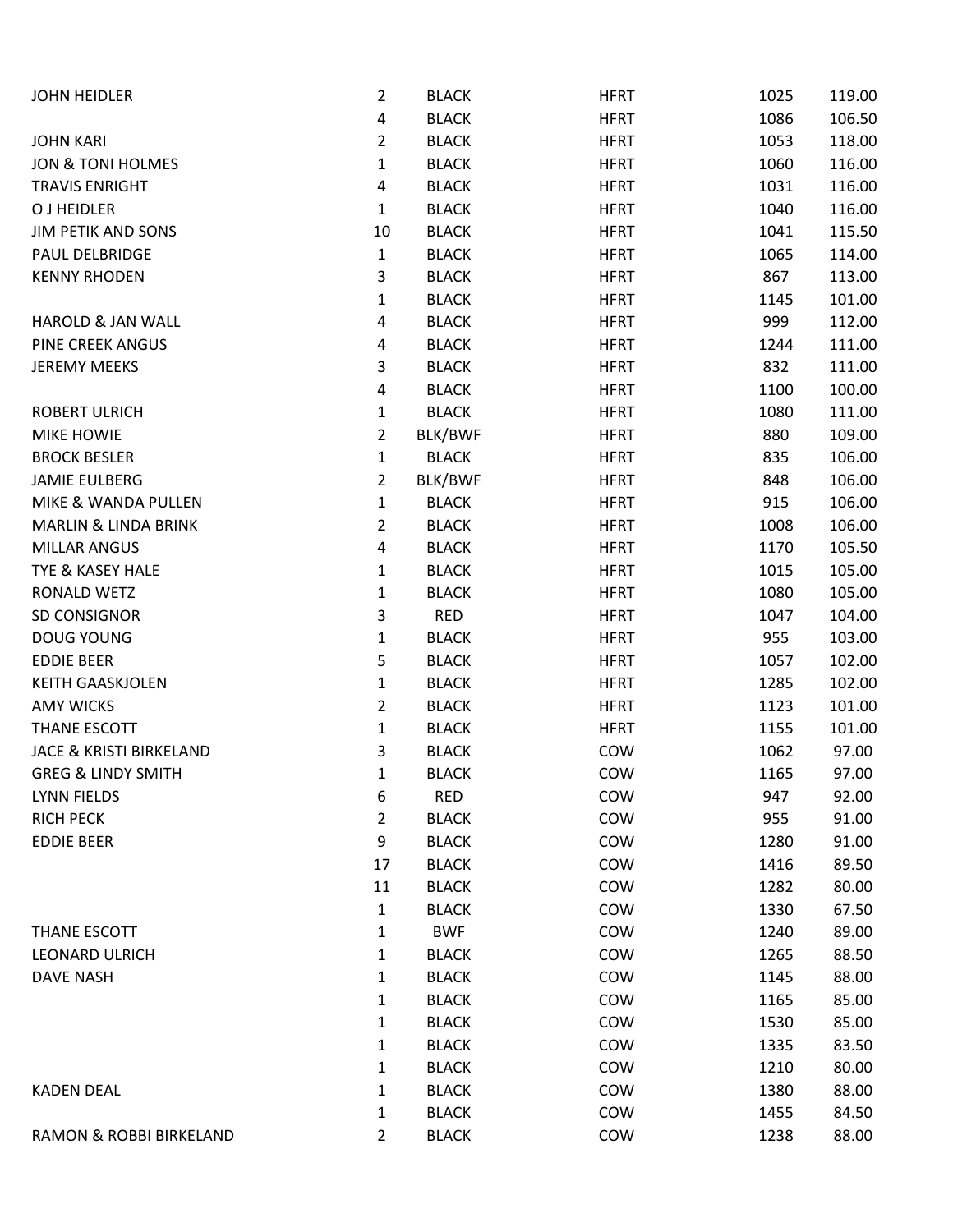| PINE CREEK ANGUS                | 1              | <b>BLACK</b> | COW         | 1385 | 88.00  |
|---------------------------------|----------------|--------------|-------------|------|--------|
| <b>KEITH GAASKJOLEN</b>         | 1              | <b>BLACK</b> | COW         | 1380 | 88.00  |
|                                 | 1              | <b>BLACK</b> | COW         | 1500 | 81.50  |
|                                 | 1              | <b>BLACK</b> | COW         | 1535 | 81.50  |
|                                 | 1              | <b>BLACK</b> | COW         | 1320 | 79.50  |
| <b>HAROLD &amp; JAN WALL</b>    | 1              | <b>BLACK</b> | COW         | 1360 | 87.50  |
|                                 | 3              | <b>BLACK</b> | COW         | 1283 | 70.50  |
| <b>GREG &amp; LINDY SMITH</b>   | 5              | <b>BLACK</b> | COW         | 1332 | 87.50  |
| <b>MICK JOENS</b>               | $\overline{2}$ | <b>BLACK</b> | COW         | 1355 | 87.00  |
| <b>KYLE CARMICHAEL</b>          | 1              | <b>BLACK</b> | COW         | 1260 | 87.00  |
| RONALD WETZ                     | 6              | <b>BLACK</b> | COW         | 1304 | 86.50  |
|                                 | 8              | <b>BLACK</b> | COW         | 1524 | 84.50  |
| JX RANCH LLC                    | 1              | <b>BLACK</b> | COW         | 1350 | 86.50  |
| <b>BRIAN ALLEY</b>              | 3              | <b>BLACK</b> | COW         | 1515 | 86.50  |
| <b>MILLAR ANGUS</b>             | 2              | <b>BLACK</b> | COW         | 1483 | 86.50  |
|                                 | 3              | <b>BLACK</b> | COW         | 1452 | 86.50  |
| <b>BRADYN BEER</b>              | 1              | <b>BLACK</b> | COW         | 1215 | 86.00  |
|                                 | 5              | <b>BLACK</b> | COW         | 1347 | 80.00  |
| <b>TYSON &amp; DANAE PAXTON</b> | 1              | <b>BLACK</b> | COW         | 1380 | 86.00  |
| <b>JASON GRUBL</b>              | 9              | <b>BLACK</b> | COW         | 1425 | 85.50  |
| <b>LARRY HULM</b>               | $\mathbf 1$    | <b>RED</b>   | COW         | 1130 | 85.00  |
| MORRISON FAMILY FARMS LLC       | 3              | RD/BLK       | COW         | 1168 | 85.00  |
| <b>LARRY GRUEB</b>              | 1              | <b>BLACK</b> | COW         | 1485 | 84.50  |
| <b>KYLE CARMICHAEL</b>          | 1              | <b>BLACK</b> | COW         | 1485 | 84.50  |
| <b>GRADY MATT</b>               | 1              | <b>HERF</b>  | COW         | 1600 | 83.50  |
| <b>BROCK BESLER</b>             | 1              | <b>BLACK</b> | COW         | 1265 | 83.50  |
| <b>BRITTANY GRUBL</b>           | 3              | <b>BLACK</b> | COW         | 1468 | 82.50  |
| <b>ARCADIA LLC</b>              | $\overline{2}$ | <b>BLACK</b> | COW         | 1238 | 81.50  |
|                                 | 2              | <b>BLACK</b> | COW         | 1355 | 80.50  |
| PINE CREEK ANGUS                | 1              | <b>BLACK</b> | COW         | 1445 | 81.50  |
|                                 | 1              | <b>BLACK</b> | COW         | 1305 | 81.50  |
| RONALD WETZ                     | 3              | <b>BLACK</b> | COW         | 1295 | 80.50  |
| <b>MONTE SMITH</b>              | 1              | <b>BLACK</b> | COW         | 1590 | 80.50  |
| <b>MARLIN &amp; LINDA BRINK</b> | 1              | <b>BLACK</b> | COW         | 1340 | 80.50  |
|                                 | 1              | <b>BLACK</b> | COW         | 1425 | 80.50  |
| <b>JARVIS PALMER</b>            | 1              | <b>BLACK</b> | COW         | 1505 | 80.00  |
| DAN JORDAN                      | 1              | <b>BLACK</b> | COW         | 1335 | 80.00  |
|                                 | $\overline{7}$ | <b>BLACK</b> | COW         | 1281 | 72.00  |
| <b>JOHN KARI</b>                | 1              | <b>BLACK</b> | COW         | 1480 | 79.00  |
| <b>ROGER &amp; RITA LONG</b>    | $\overline{2}$ | <b>BLACK</b> | COW         | 1250 | 78.50  |
|                                 | 5              | <b>BLACK</b> | COW         | 1193 | 75.00  |
| DENNIS BOOMSMA                  | 3              | RD/BLK       | COW         | 1435 | 78.00  |
| <b>TODD ROUNDS</b>              | 3              | <b>BLACK</b> | COW         | 1387 | 77.00  |
|                                 | 3              | <b>BLACK</b> | COW         | 1683 | 72.00  |
| <b>GREG FINCK</b>               | 3              | <b>RED</b>   | COW         | 1487 | 76.50  |
| DYLAN BECKMAN                   | 1              | <b>BLACK</b> | <b>BULL</b> | 1145 | 128.00 |
| <b>KEITH GAASKJOLEN</b>         | 4              | <b>BLACK</b> | <b>BULL</b> | 1071 | 123.00 |